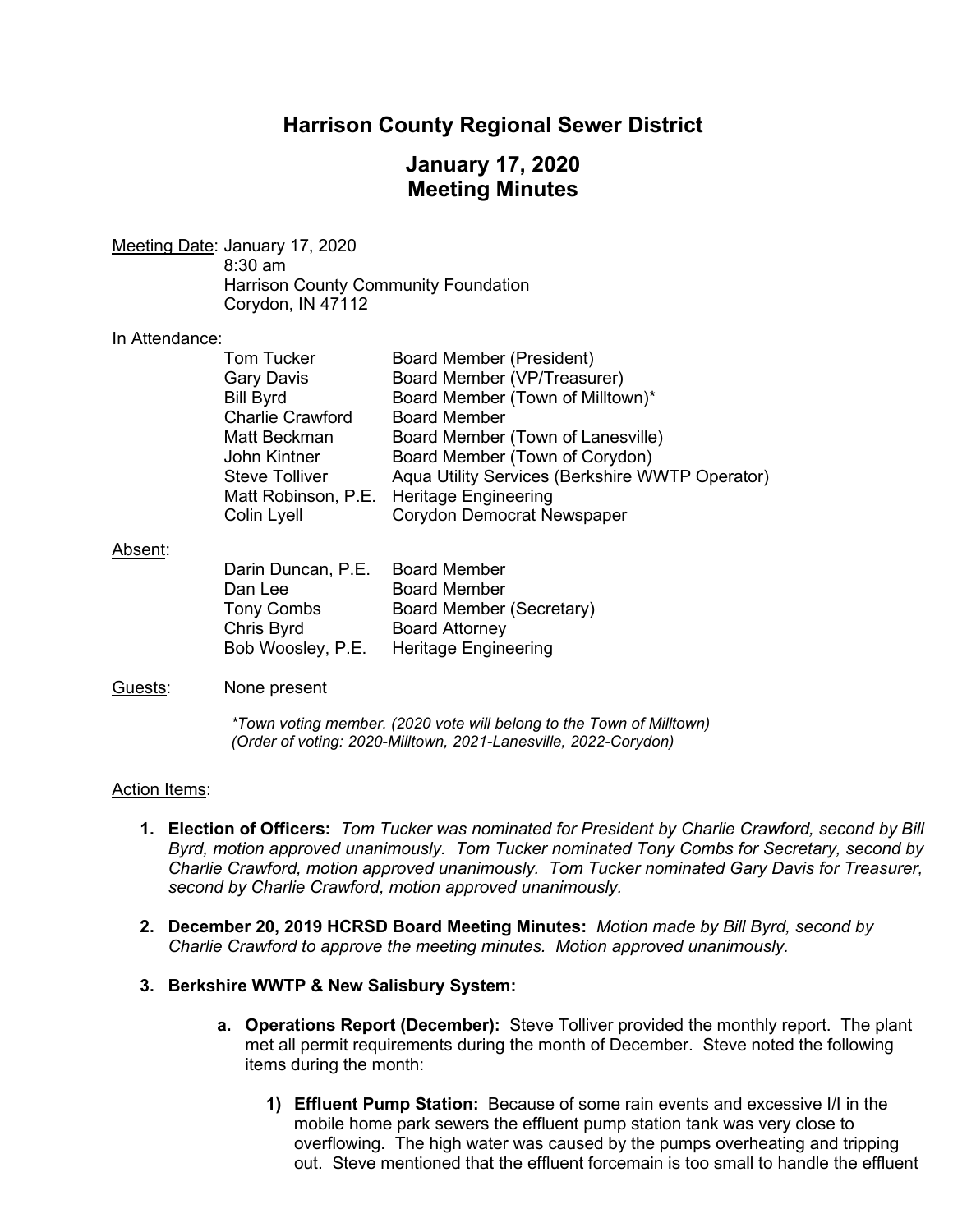HCRSD Mtg Minutes January 17, 2020 Page 2 of 4

> flow during rain events and there may be no air release valve at the forcemain high point which may be part of the problem (no as-built plans exist of the forcemain to verify this). Matt Robinson mentioned that an income survey is being carried out in the WWTP service area to see if the District qualifies for planning grant funding. If so, we will apply for a grant to investigate the I/I problems and develop a plan for addressing these issues. Matt also mentioned that we may be able to use a metal detector to find the air release manhole (lid) if it exists and is buried. If we find it, we can replace the air release valve if isn't working. Steve also mentioned that rainwater pools in low areas around the plant and this water may be getting into the sewers that run through the cornfield next to the plant. Charlie suggested that if these sewers are intended for future expansions of the mobile home park, we may want to plug them off.

- **b. Auto Dialer Alarm System Upgrades:** Steve reported that the dialers at the WWTP and three lift stations in New Salisbury have been upgraded. He mentioned that he got a customer complaint when the audible alarm on the WWTP dialer went off (apparently the tech doing the upgrades to the dialers reconnected this alarm which had been disconnected). Also, the Lanesville Lift Station alarm dialer unit needs a new radio card and then it will be installed.
- **c. Plant Water Line:** Steve mentioned that the water line at the WWTP had finally been repaired and they once again have water at the lab building

*A motion was made by Charlie Crawford, second by Gary Davis to accept the December Operations Report. Motion approved unanimously.*

## **4. Kepley Fields Development:**

**a.** Matt Robinson mentioned that the Kepley Fields Development Plans were reviewed and approved by Bob Woosley on 1/7/20. A letter was sent to the developer's engineer discussing the fees that must be paid prior to construction start. Part of the review required the developer to lower one of the sewer lines so that areas to the north of the project can be served by gravity sewer service. IDEM approval still must be obtained by the developer prior to beginning any construction activities on the sanitary sewer system.

#### **5. Private Development Inspection Policy:**

**a.** Matt mentioned that Bob Woosley was working on a new policy that would cover the inspection of private development sewer construction. The new policy will most likely recommend that the developers engineer be required to carry out inspections during construction of the sewer system. The developers engineer will be required to certify that all sewers have been installed per HCRSD specifications and to furnish the District with items such as photographs taken during the course of construction, inspection reports, test reports, etc. The developer will be required to pay the District for any time the District's engineer spends on the project for review and coordination of submittals. Charlie asked if the inspection services was something that the County Health Dept already provides. Matt mentioned that the Health Dept probably only deals with inspection of on-site septic systems but would ask them if they provide inspection services during construction of sanitary sewer systems.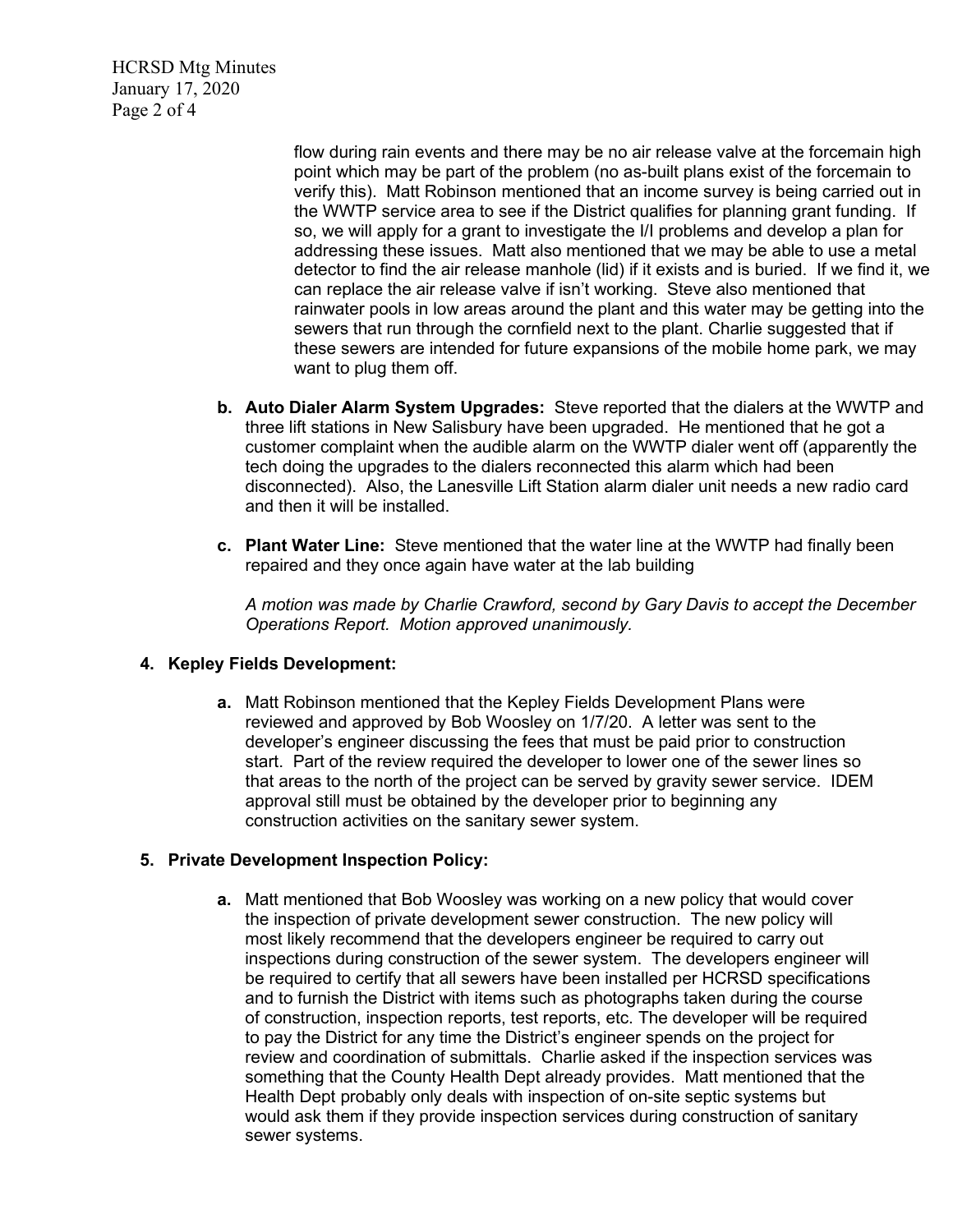HCRSD Mtg Minutes January 17, 2020 Page 3 of 4

## **6. Capital Assets:**

- **a. Capitalization Policy:** Gary mentioned that the Board had adopted a Capitalization Policy at its December meeting.
- **b. Capital Asset Ledger:** Gary mentioned that Bob Woosley has provided him an allocation of soft costs such as engineering fees for the Capital Asset Ledger. Gary will find backup for these costs and should have the ledger completed by the next meeting.

## **7. Treasurers Report:**

- **a.** *Motion made by Gary Davis, second by Matt Beckman to approve the December Treasurer's Report. Motion approved unanimously.*
- **b.** *Motion made by Charlie Crawford, second by Bill Byrd to pay the following claims. Motion approved unanimously.*

#### *District Checking Account:*

| i. Harrison REMC-WWTP electric service                        | \$1,475.85 |
|---------------------------------------------------------------|------------|
| ii. Duke Energy - lift station electric service               | \$26.13    |
| iii. First Harrison - purchase checks                         | \$137.77   |
| iv. First Harrison - purchase self-inking stamp               | \$31.94    |
| v. Town of Corydon - Dec. sewer bills                         | \$3,351.02 |
| vi. Aqua Utility Services - WWTP Op., LS Maint., Misc. Maint. | \$4,591.24 |
| vii. Lanesville Utilities - Dec. sewer bills                  | \$344.25   |
| viii. Heritage Eng. - retainer/website hosting                | \$880.00   |
| ix. SBoA - charge for auditing 2015-2018                      | \$1,261.00 |
| x. US Postal Service - PO Box 266 annual rental               | \$154.00   |
| xi. OmniSite – annual fee for monitoring LS Auto Dialers      | \$1,104.00 |
|                                                               |            |

## **8. Other**:

- **a. Organizations to which the Board should belong:** Bill Byrd asked a question about which organizations should the District belong to that represent the Board's interests. It was mentioned that the Indiana Rural Water Alliance (IRWA) may be one such organization. It was mentioned that they have quarterly meetings, but this usually involves public water system operators and they usually don't deal with wastewater issues. The IRWA is also in the process of merging with the American Water Works Association (AWWA). Steve mentioned that he was a member of the Indiana Water Environment Association (IWEA). They deal more with wastewater issues and also have a yearly conference.
- **b. New business moving into old Schmidt Cabinet Building:** Bill Byrd mentioned that whoever was planning to move into the old Schmidt Cabinet Business is expanding the building. Bill asked if they would be sending us any more wastewater than Schmidt Cabinet sent to us. It was mentioned that the new business sells modular housing components and they are renovating the building space mainly for use as a showroom. As such, it is not anticipated that there will be any increase in wastewater flows from the site. Bill asked if the Planning and Zoning Dept. notifies the District when a building permit it issued for things like this.